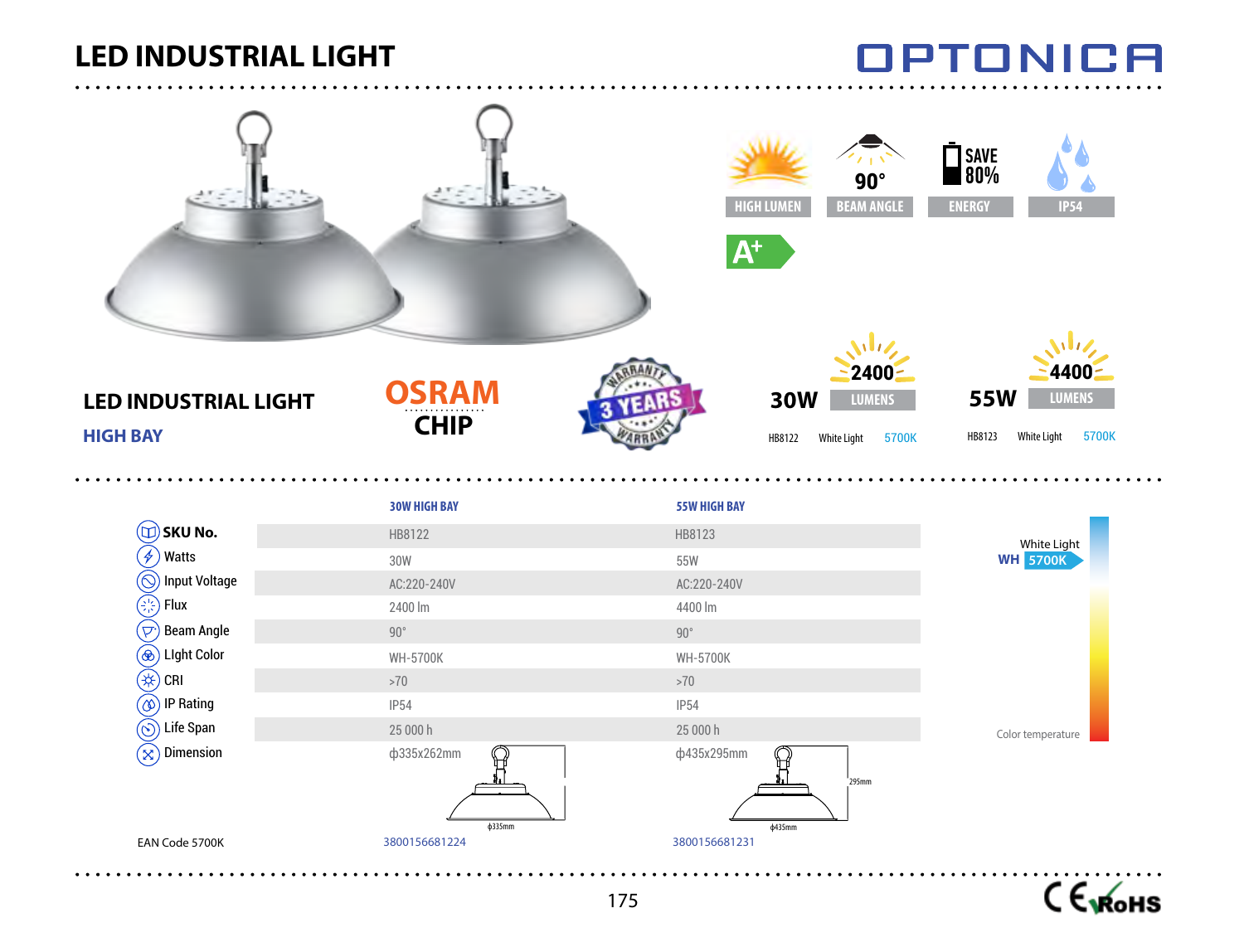### **LED INDUSTRIAL LIGHT**

. . . . . . . . . . . .

# **OPTONICA**

| <b>LED INDUSTRIAL LIGHT</b><br><b>HIGH BAY</b> | title -                | $1000 -$<br><b>OSRAM</b><br><b>100W</b><br><b>CHIP</b><br>HB8124 | <b>HIGH LUMEN</b><br><b>EARS</b><br><b>WARRANTY</b><br>$A^+$<br>$10000 -$<br>15000<br><b>150W</b><br><b>LUMENS</b><br><b>LUMENS</b><br><b>White Light</b><br>5700K<br>HB8125<br><b>White Light</b><br>5700K | $60^\circ$<br><b>BEAM ANGLE</b><br><b>IP54</b><br>20000<br><b>200W</b><br><b>LUMENS</b><br>HB8127<br>White Light<br>5700K |
|------------------------------------------------|------------------------|------------------------------------------------------------------|-------------------------------------------------------------------------------------------------------------------------------------------------------------------------------------------------------------|---------------------------------------------------------------------------------------------------------------------------|
|                                                |                        |                                                                  |                                                                                                                                                                                                             |                                                                                                                           |
|                                                | 100W HIGH BAY          | <b>150W HIGH BAY</b>                                             | <b>200W HIGH BAY</b>                                                                                                                                                                                        |                                                                                                                           |
| $(\mathbb{U})$ SKU No.                         | HB8124                 | HB8125                                                           | HB8127                                                                                                                                                                                                      | White Light                                                                                                               |
| $\left(\cancel{t}\right)$<br>Watts             | <b>100W</b>            | <b>150W</b>                                                      | 200W                                                                                                                                                                                                        | <b>WH 5700K</b>                                                                                                           |
| $\circledcirc$<br>Input Voltage                | AC:220-240V            | AC:220-240V                                                      | AC:220-240V                                                                                                                                                                                                 |                                                                                                                           |
| ٦<br>Flux                                      | 10000 lm               | 15000 lm                                                         | 20000 lm                                                                                                                                                                                                    |                                                                                                                           |
| $(\triangleright)$<br><b>Beam Angle</b>        | $60^{\circ}$           | $60^{\circ}$                                                     | $60^{\circ}$                                                                                                                                                                                                |                                                                                                                           |
| $^{\circledR}$<br><b>Light Color</b>           | <b>WH-5700K</b>        | <b>WH-5700K</b>                                                  | <b>WH-5700K</b>                                                                                                                                                                                             |                                                                                                                           |
| (#)<br>CRI                                     | ${>}70$                | $>\!\!80$                                                        | $>\!\!80$                                                                                                                                                                                                   |                                                                                                                           |
| $^\copyright$<br><b>IP Rating</b>              | <b>IP54</b>            | <b>IP54</b><br>25 000 h                                          | <b>IP54</b>                                                                                                                                                                                                 |                                                                                                                           |
| Life Span<br>$\circledcirc$<br>Dimension       | 25 000 h<br>ф402х349mm | ф485x290mm                                                       | 25 000 h<br>ф520x379mm                                                                                                                                                                                      | Color temperature                                                                                                         |
| $(\mathsf{x})$                                 |                        |                                                                  |                                                                                                                                                                                                             |                                                                                                                           |
| EAN Code 5700K                                 | 3800156681248          | 3800156681255                                                    | 3800156681279                                                                                                                                                                                               |                                                                                                                           |